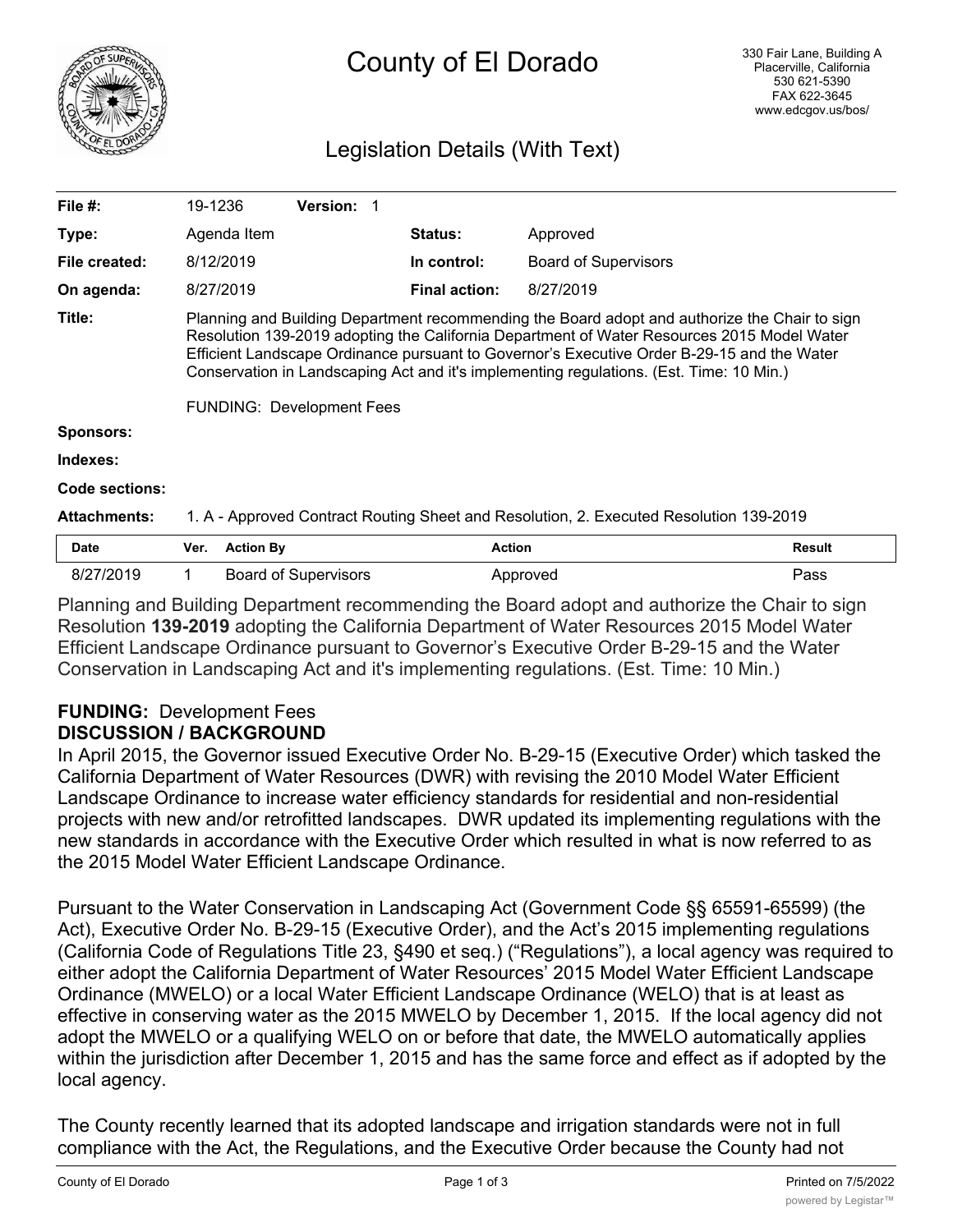adopted the 2015 updated MWELO or a qualifying WELO by December 1, 2015, and the County was not enforcing and implementing the updated 2015 MWELO that automatically became effective consistent with the Act, Regulations and Executive Order.

Upon discovering that it was not in full compliance with the Act, the County immediately took steps to comply with the requirements of the 2015 MWELO, including filing past due reports with DWR, notification of the public regarding coming enforcement of the 2015 MWELO and development of MWELO checklists to provide guidance in determining whether a project is subject to the 2015 MWELO and guidance for achieving compliance with the 2015 MWELO.

After development of the MWELO checklists, the County began implementation and enforcement of the 2015 MWELO starting June 1, 2019. The County updated the MWELO checklists on July 1, 2019 and again on July 29, 2019 to provide additional clarification regarding use of the submittal forms and checklists and to make clear that compliance with the MWELO is required and that the submittal forms and checklists are intended as guides and not as a substitute for the requirements of the MWELO.

Although the 2015 MWELO automatically became effective by law, pursuant to the Act, Regulations and consistent with the Executive Order, the County has determined that it is in the County's best interest to formally adopt the 2015 MWELO in order to prevent any confusion that might arise by virtue of the County's existing landscaping and irrigation standards that were previously adopted by the Board of Supervisors through Resolution No. 198-2015 and made applicable through Title 130, Chapter 33 (Landscaping Standards) of the County's Ordinance Code.

There are certain aspects of the County's existing landscaping and irrigation standards that go beyond the requirements of the 2015 MWELO that the County desires to maintain; therefore, at this time, and while the County examines whether or not to conduct a more comprehensive update to the landscape and irrigation standards, the staff deems it prudent to adopt the 2015 MWELO with the clarification that if there are any conflicts between the requirements of the 2015 MWELO and the County's existing landscape and irrigation standards or the County's Design and Improvement Standards Manual (DISM), then the requirements of the 2015 MWELO shall control.

#### **ALTERNATIVES**

Continue to comply with the requirements of the 2015 MWELO without formally adopting the 2015 MWELO.

## **PRIOR BOARD ACTION**

N/A

#### **OTHER DEPARTMENT / AGENCY INVOLVEMENT**

County Counsel

#### **CAO RECOMMENDATION / COMMENTS**

It is recommended that the Board approve this item and direct staff to return to the Board with a recommendation for staffing levels for implementation of the ordinance.

#### **FINANCIAL IMPACT**

There is no financial impact associated with adopting the 2015 MWELO. However, compliance with